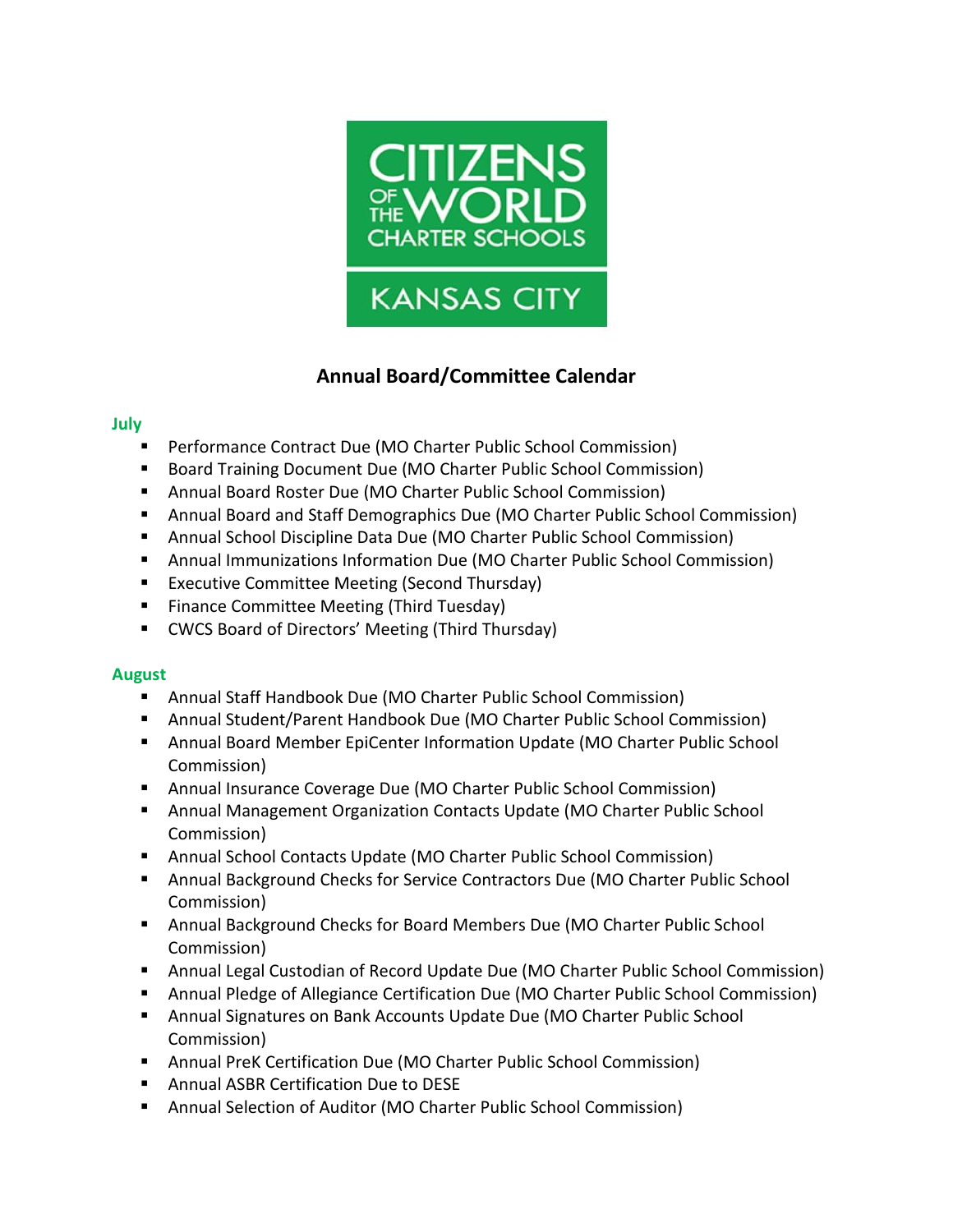- Posting of Child Abuse Hotline Due (MO Charter Public School Commission)
- Annual Contact Information in MOSIS Due (MO Charter Public School Commission)
- **E** Annual Floor Plans Submitted to Police Department (MO Charter Public School Commission)
- School Year Begins
- Annual Audit On-Site Work Completed (August and September)
- Executive Committee Meeting (Second Thursday)
- Finance Committee Meeting (Third Tuesday)
- CWCS Board of Directors' Meeting (Third Thursday)

# **September**

- Fountas and Pinnell Data Review by CWCKC Board of Directors
- Assessment Calendar Due (MO Charter Public School Commission)
- **E** School Specific Contract Measures Due (MO Charter Public School Commission)
- MO Course Access and Virtual School and Virtual School Program Compliance Due (MO Charter Public School Commission)
- Annual Board Member Conflict of Interest Forms Due (MO Charter Public School Commission)
- Current Enrollment Number Due (MO Charter Public School Commission)
- Student Residency Data Due (MO Charter Public School Commission)
- Annual Volunteer Background Checks Completed (MO Charter Public School Commission)
- Annual Staff Background Checks Completed (MO Charter Public School Commission)
- Executive Committee Meeting (Second Thursday)
- Finance Committee Meeting (Third Tuesday)
- CWCS Board of Directors' Meeting (Third Thursday)

# **October**

- MO MAP Data Provided by DESE
- Student Roster Due (MO Charter Public School Commission)
- MOSIS Student Core Due (MO Charter Public School Commission)
- Student Application Forms Updated (MO Charter Public School Commission)
- Annual Food Service License Due (MO Charter Public School Commission)
- Annual Health Inspection (MO Charter Public School Commission)
- Executive Committee Meeting (Second Thursday)
- Finance Committee Meeting (Third Tuesday)
- CWCS Board of Directors' Meeting (Third Thursday)

# **November**

- Social and emotional Learning (SEL) Report to CWCKC Board of Directors
- Recruitment Plans to Board of Directors by Staff
- **■** Annual Fire/Safety Inspection Student Roster Due (MO Charter Public School Commission)
- MOSIS Student Core Due (MO Charter Public School Commission)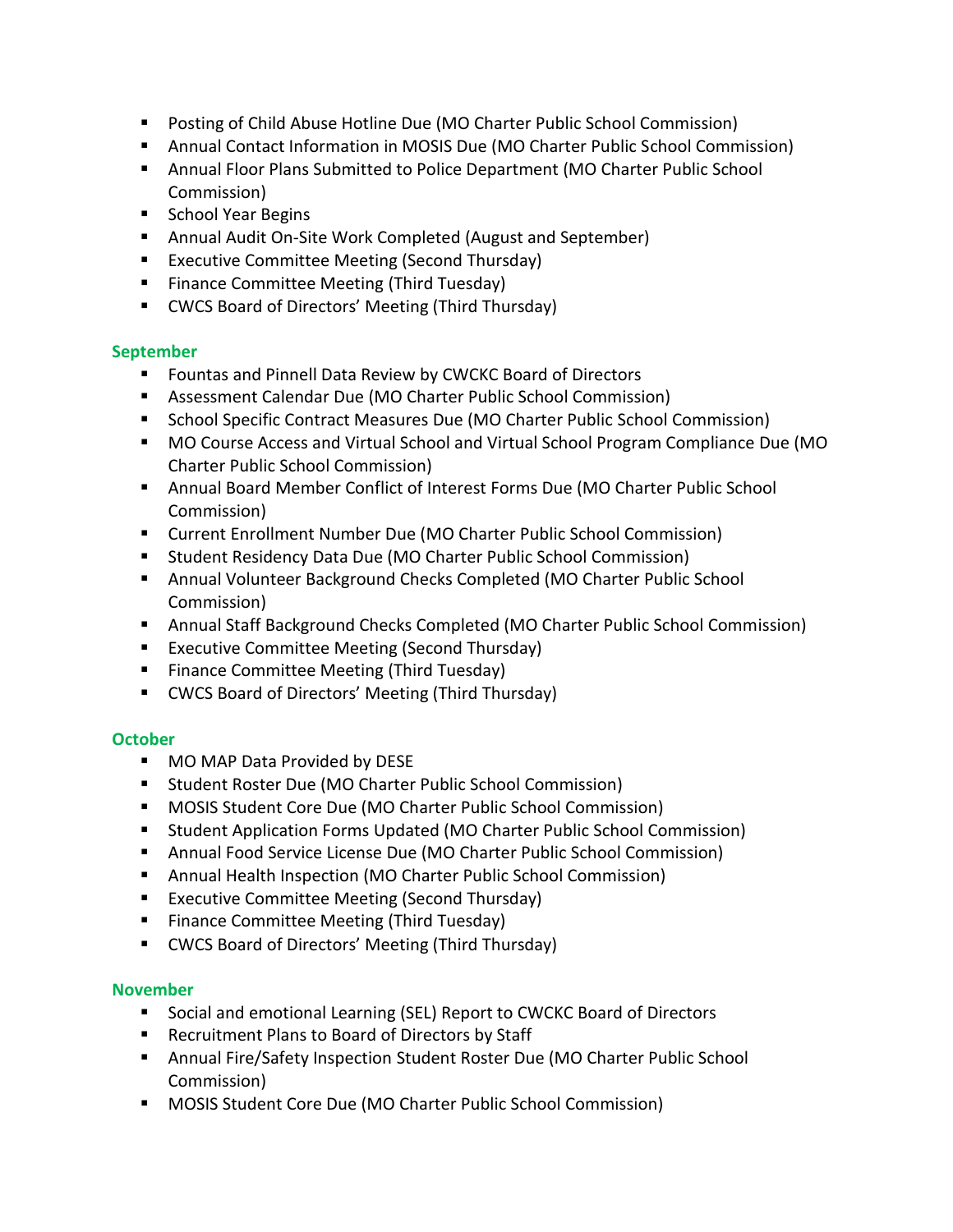- Student Application Forms Updated (MO Charter Public School Commission)
- Annual Food Service License Due (MO Charter Public School Commission)
- Annual Health Inspection (MO Charter Public School Commission)
- Special Education Compliance Plan Due to DESE
- Fall Break
- Executive Committee Meeting (Second Thursday)
- Finance Committee Meeting (Third Tuesday)
- CWCS Board of Directors' Meeting (Third Thursday)

#### **December**

- Attendance Report to CWCKC Board of Directors
- Draft Annual Audit Received and Reviewed by Finance Committee
- Annual Audit Approved by Board of Directors
- Annual Audit Submitted to DESE and MO Charter Public School Commission
- Finance Committee Meeting (Third Tuesday)
- Executive Committee Meeting (Second Thursday)
- CWCS Board of Directors' Meeting (Third Thursday)
- Winter Break

#### **January**

- **■** Missouri Legislative Session Begins
- CWCS Provides NWEA Data
- Fountas and Pinnell Data Review by CWCKC Board of Directors
- Board Acknowledgement of Closure Assurance (MO Charter Public School Commission)
- Perpetual Digital Record Storage (MO Charter Public School Commission)
- Current Enrollment Number Due (MO Charter Public School Commission)
- Notice of Annual Student Enrollment Lottery (MO Charter Public School Commission)
- Annual Inventory Certification (MO Charter Public School Commission)
- Annual 80/20 Rule Compliance Certification (MO Charter Public School Commission)
- Executive Committee Meeting (Second Thursday)
- Finance Committee Meeting (Third Tuesday)
- CWCS Board of Directors' Meeting (Third Thursday)

### **February**

- Deposits Fully Secured Certification (MO Charter Public School Commission)
- Building and Grade Level Expansion Plans Due to DESE
- Executive Committee Meeting (Second Thursday)
- Finance Committee Meeting (Third Tuesday)
- CWCS Board of Directors' Meeting (Third Thursday)

### **March**

- Student Support Services Review by CWCKC Board of Directors
- Annual Audit Publication
- CWCKC Finance Team Begins Preparing Next Fiscal Year's Annual Budget